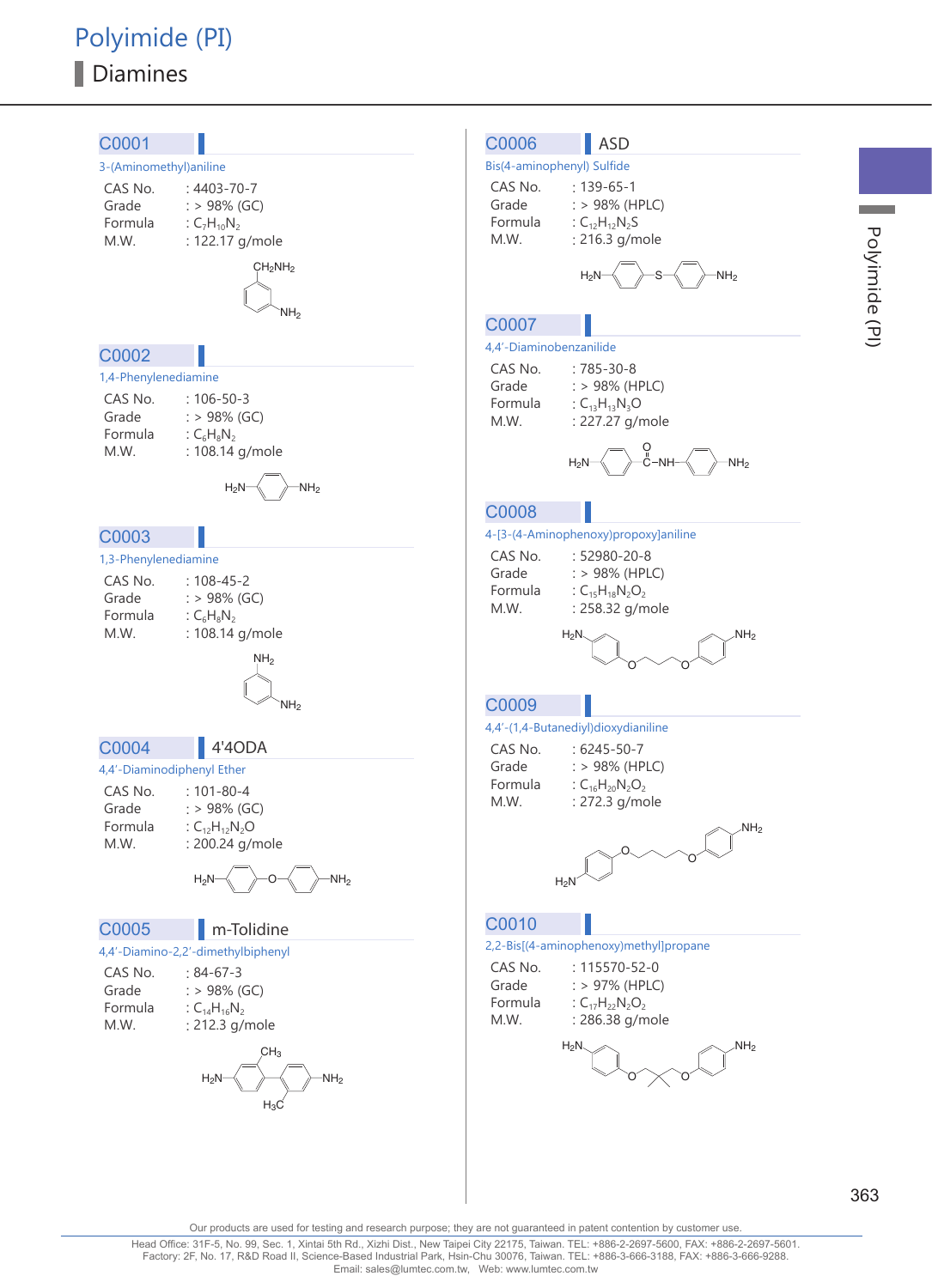Polyimide (PI)



Our products are used for testing and research purpose; they are not guaranteed in patent contention by customer use

364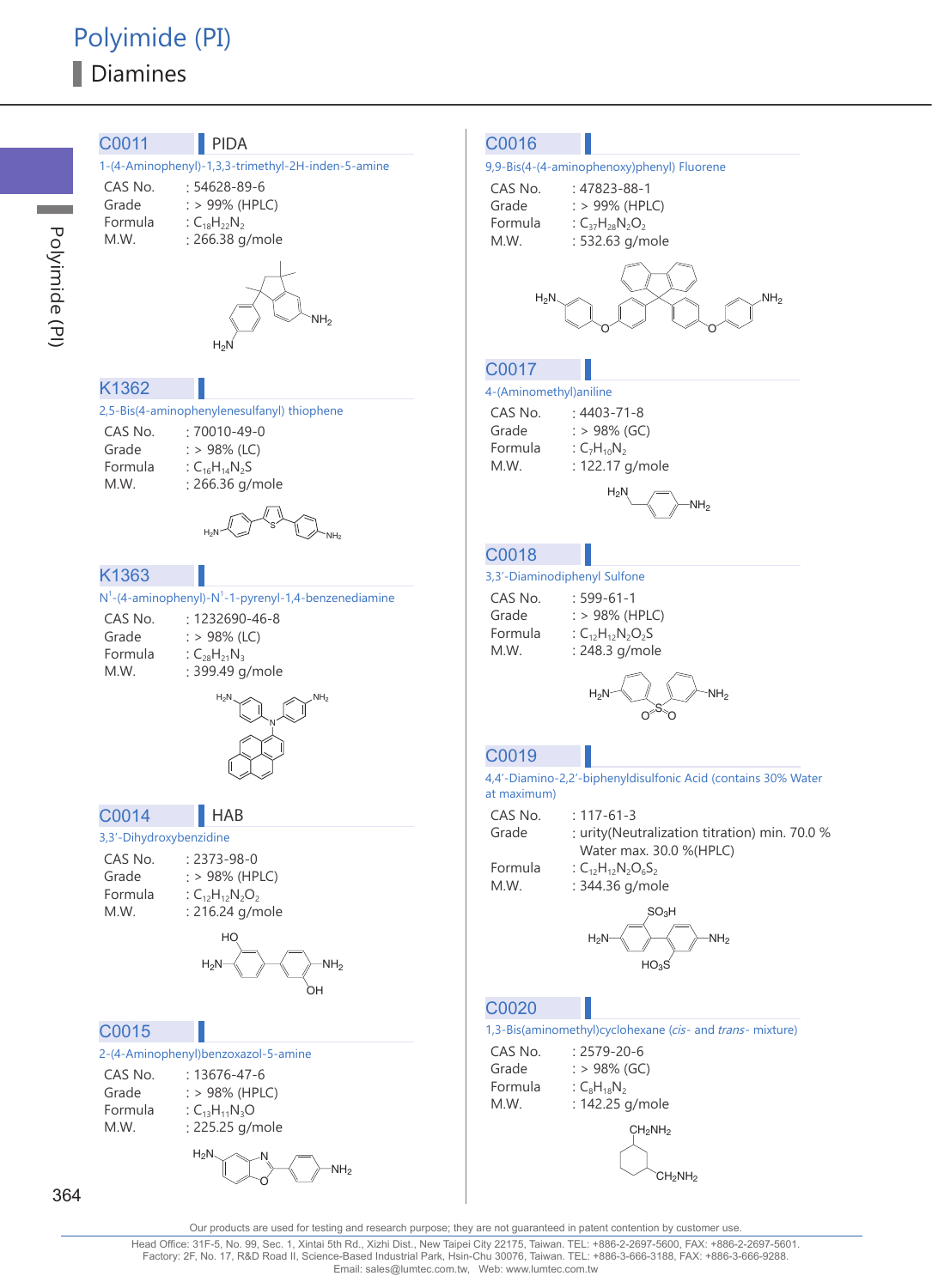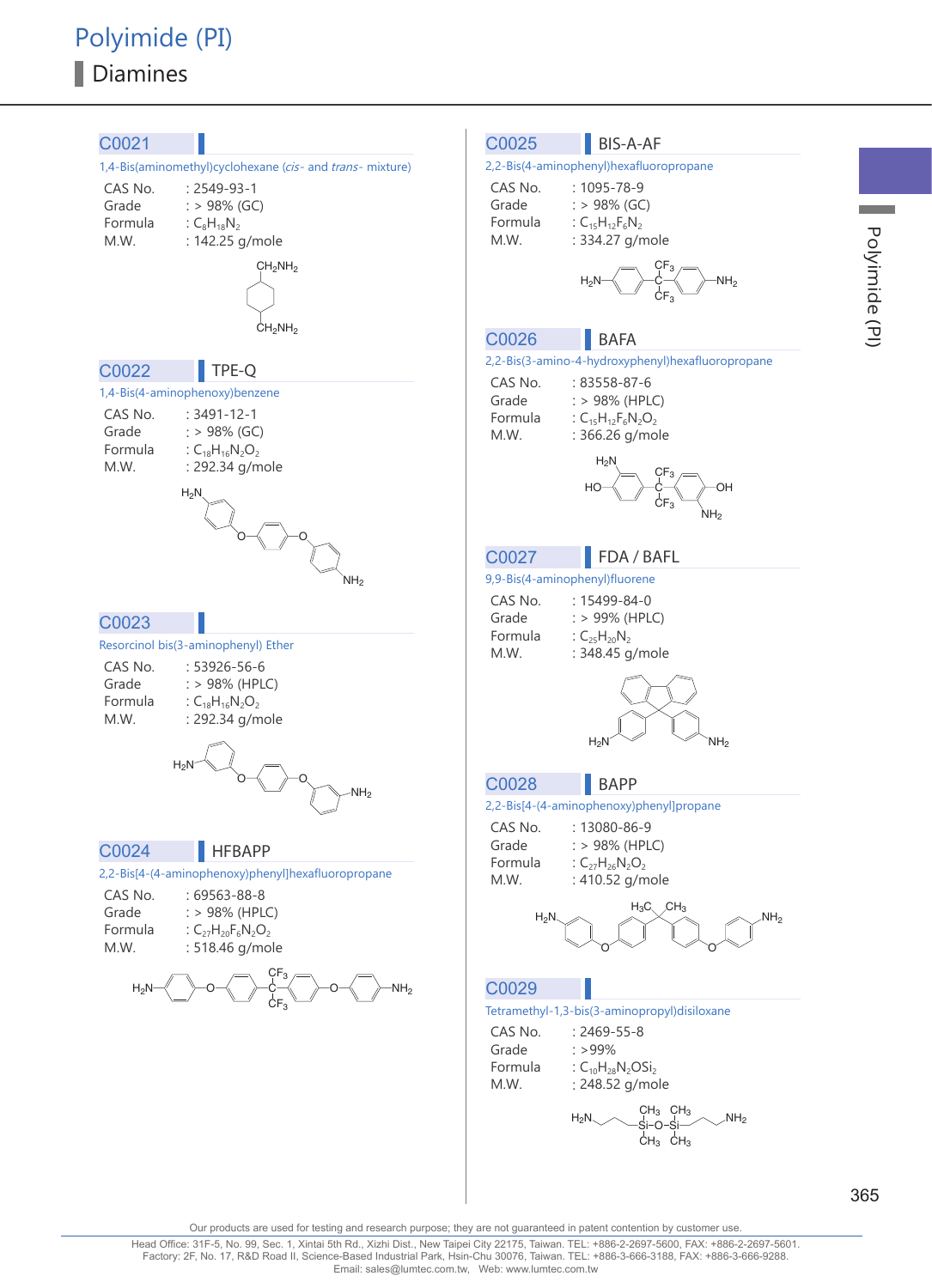

Head Office: 31F-5, No. 99, Sec. 1, Xintai 5th Rd., Xizhi Dist., New Taipei City 22175, Taiwan. TEL: +886-2-2697-5600, FAX: +886-2-2697-5601. Factory: 2F, No. 17, R&D Road II, Science-Based Industrial Park, Hsin-Chu 30076, Taiwan. TEL: +886-3-666-3188, FAX: +886-3-666-9288. Email: sales@lumtec.com.tw, Web: www.lumtec.com.tw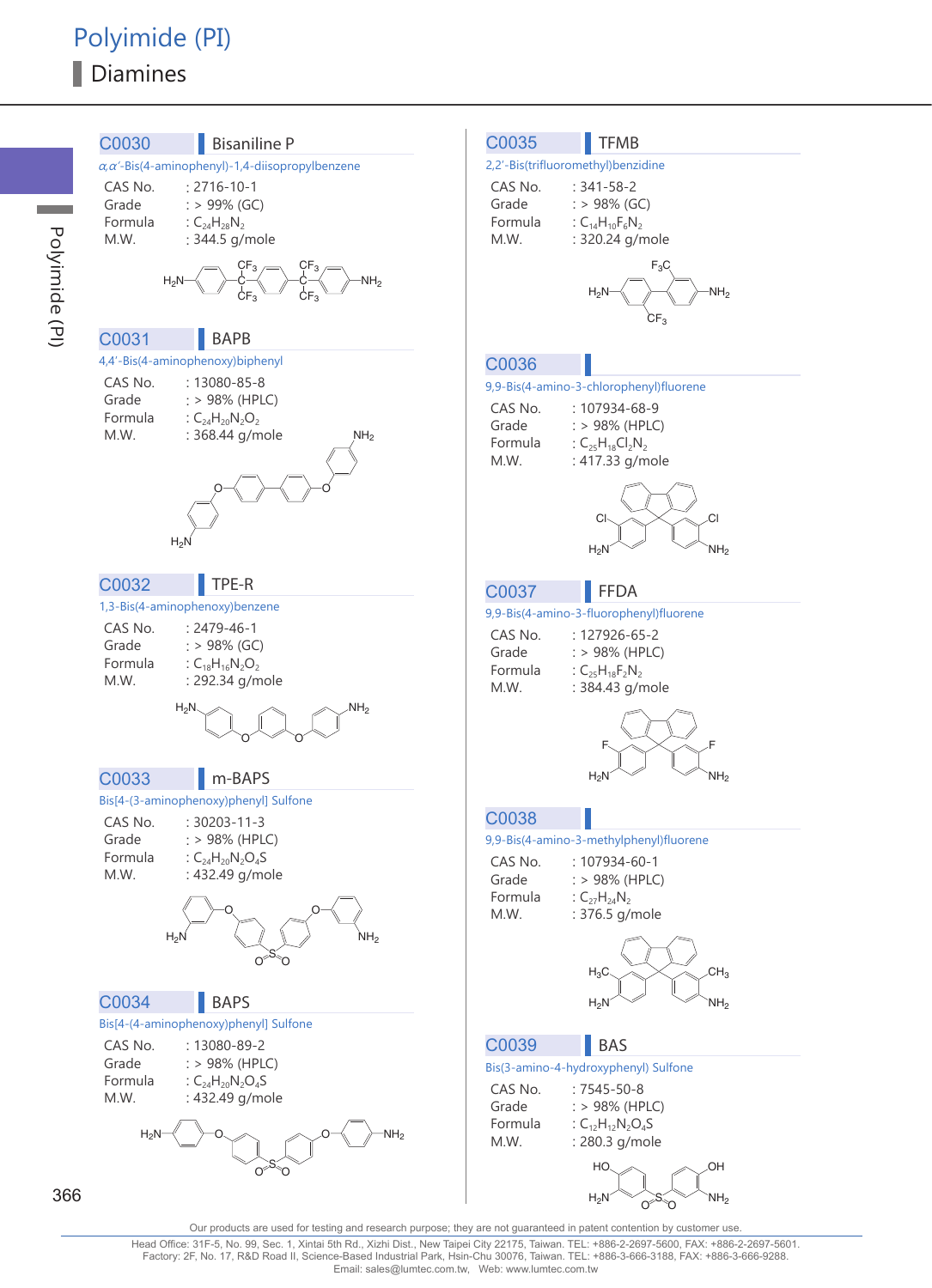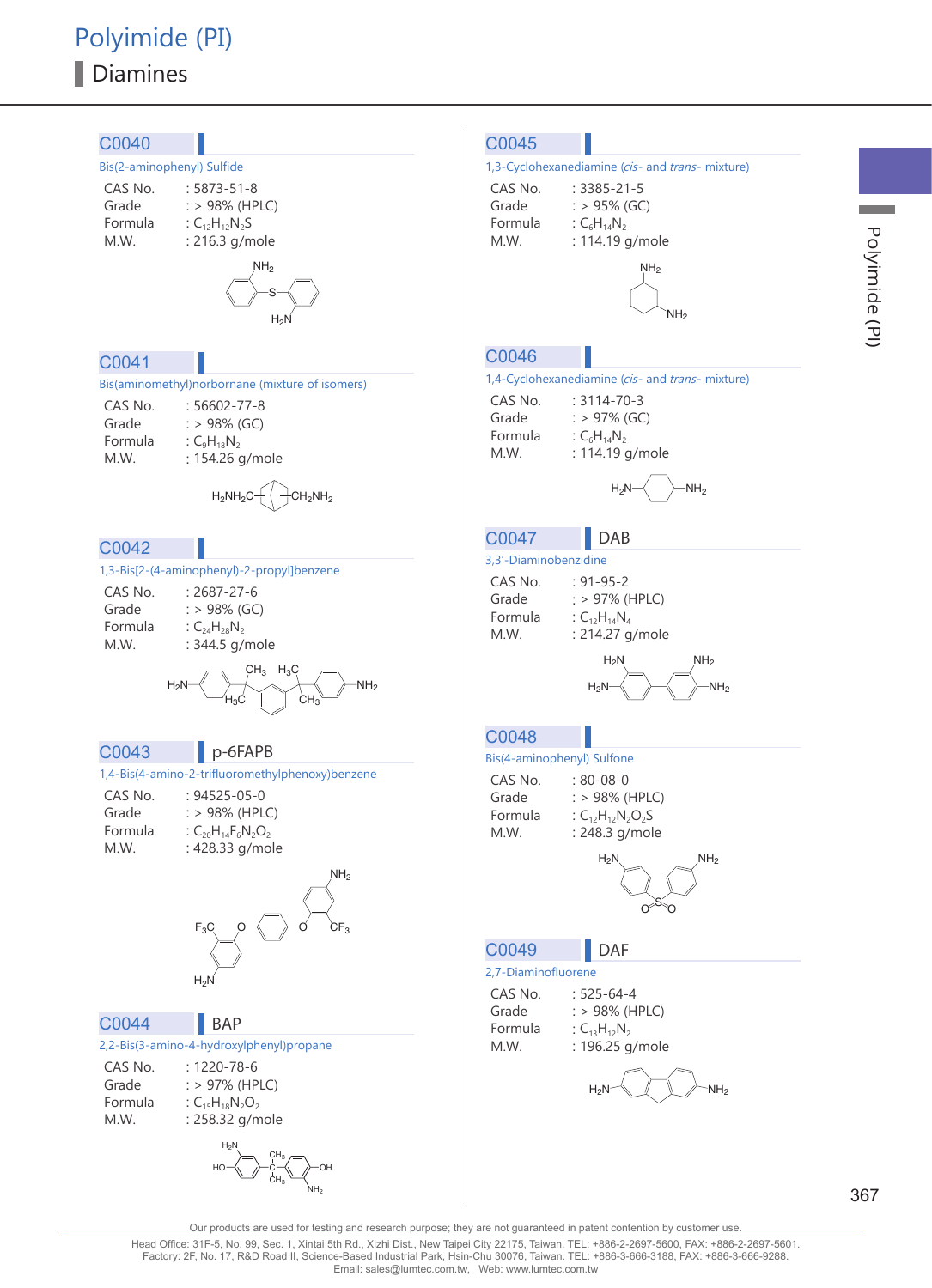

Polyimide (PI)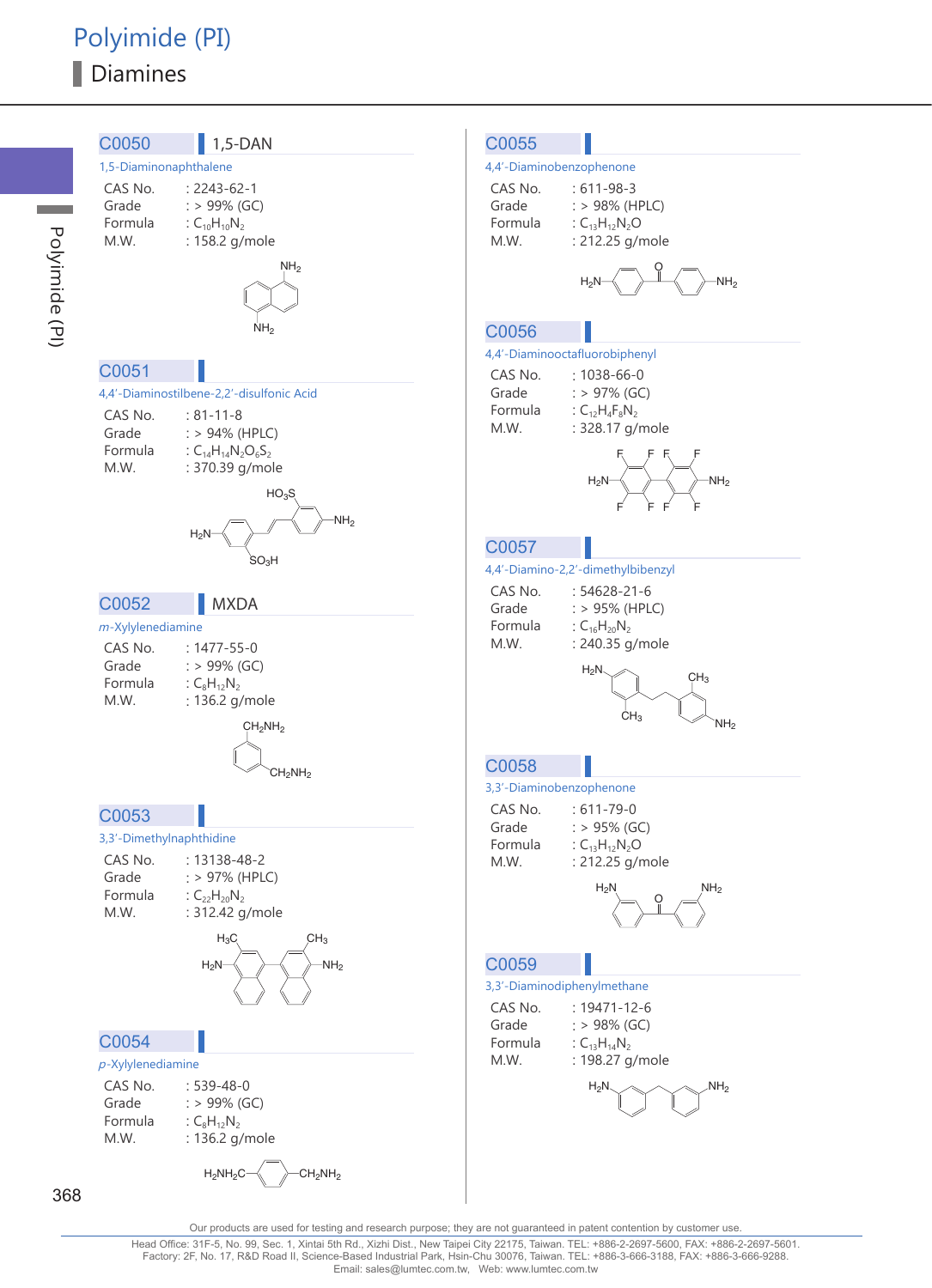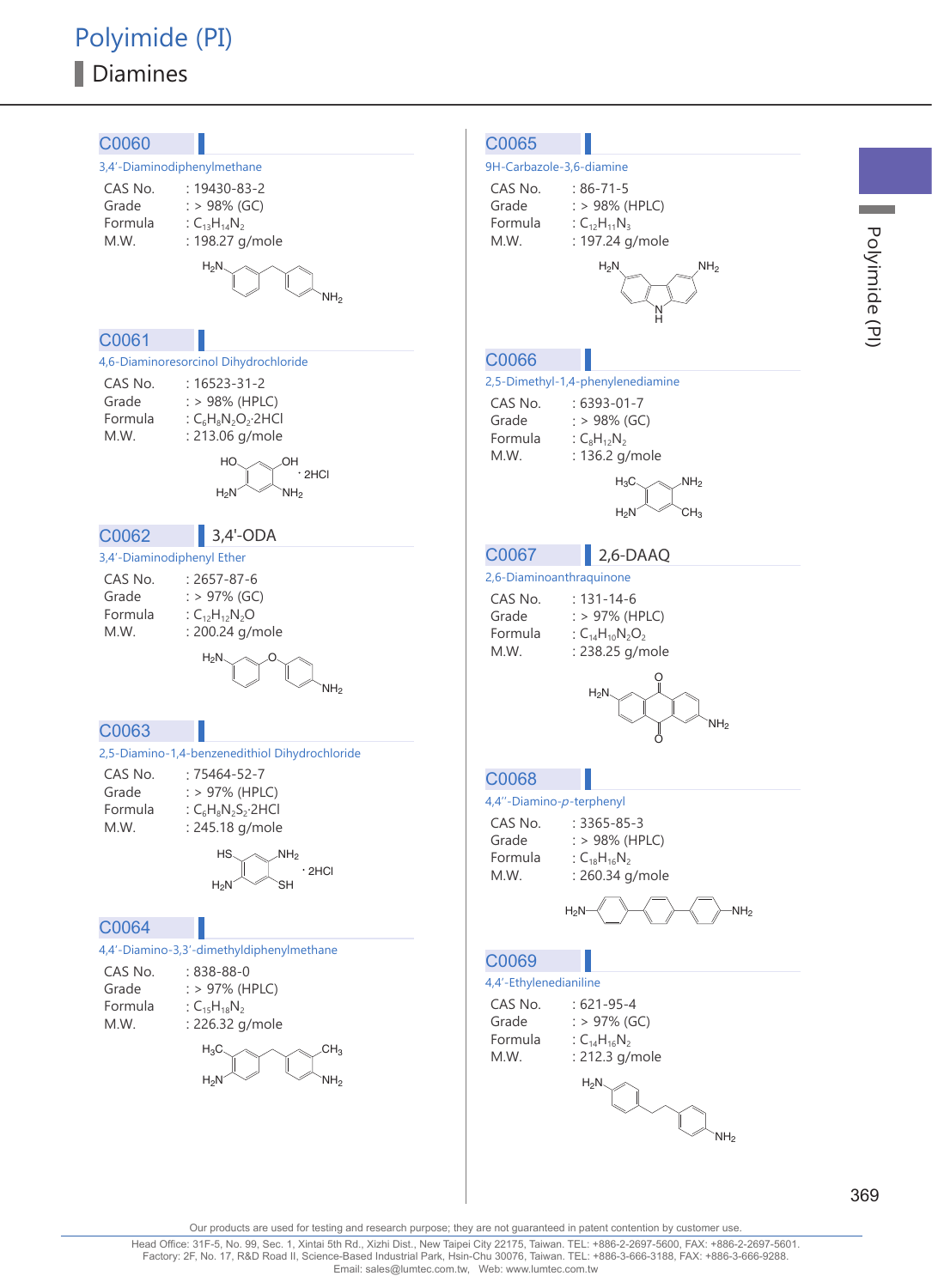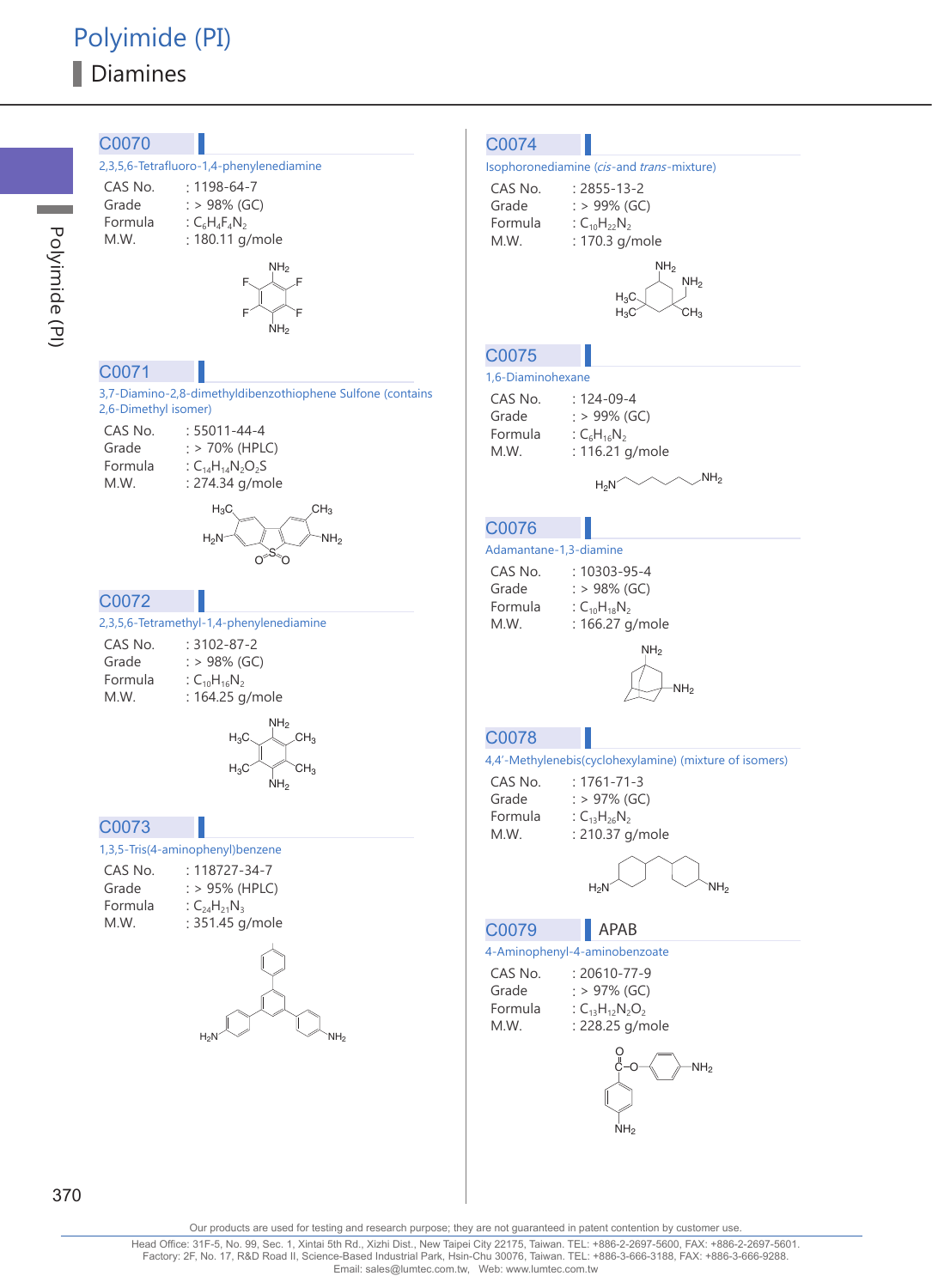## Polyimide (PI) Diamines



371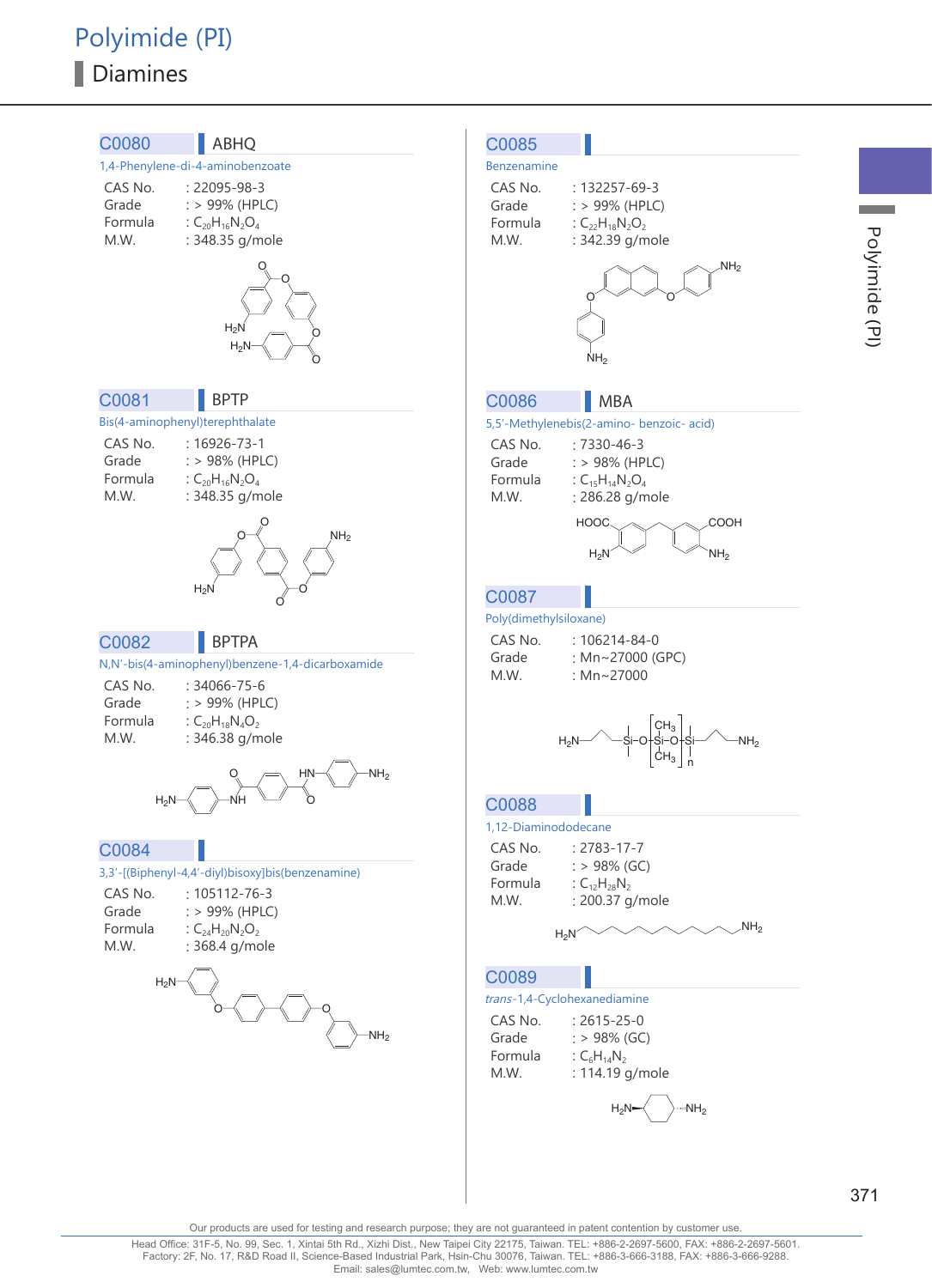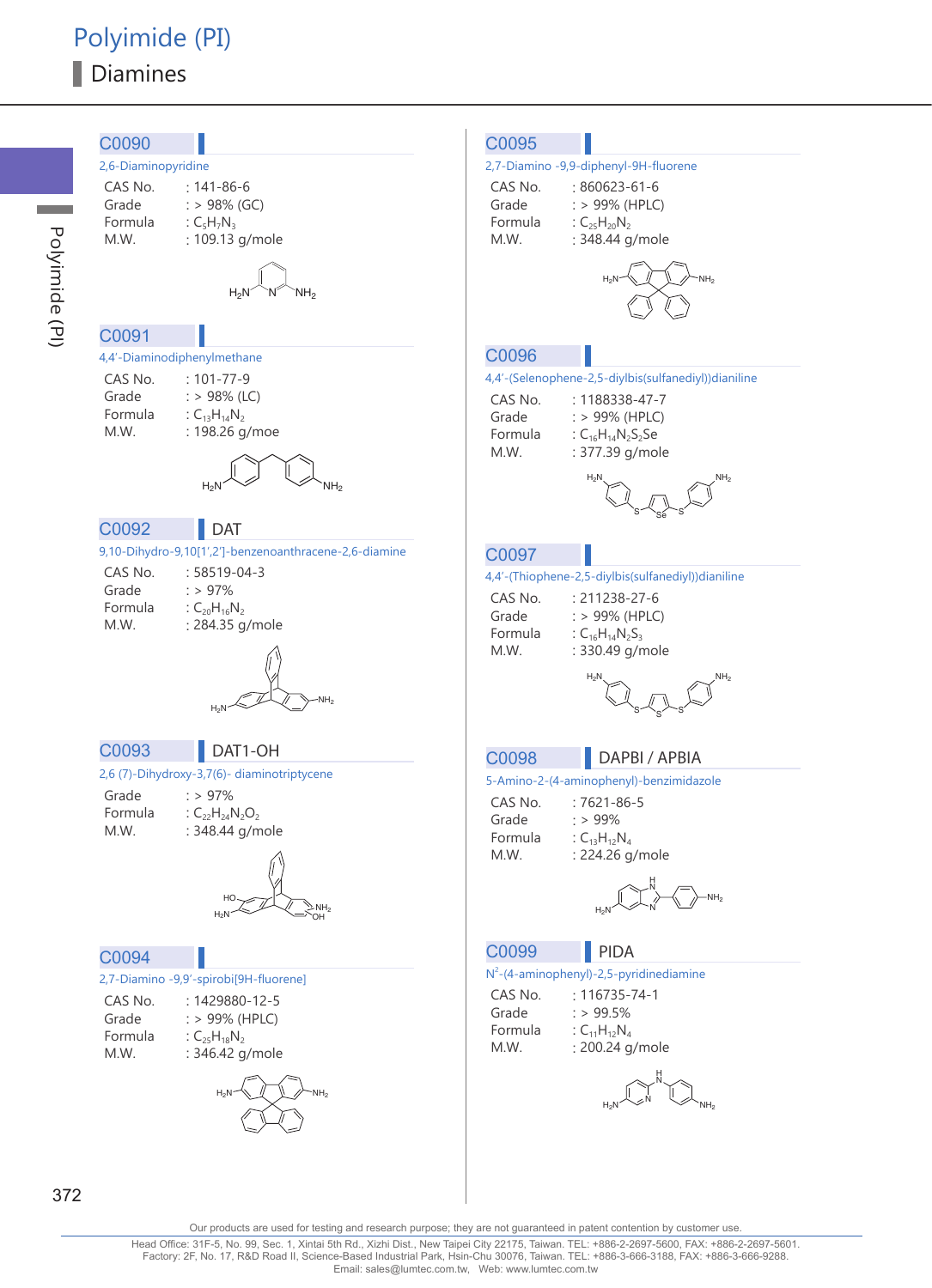## Polyimide (PI) Diamines

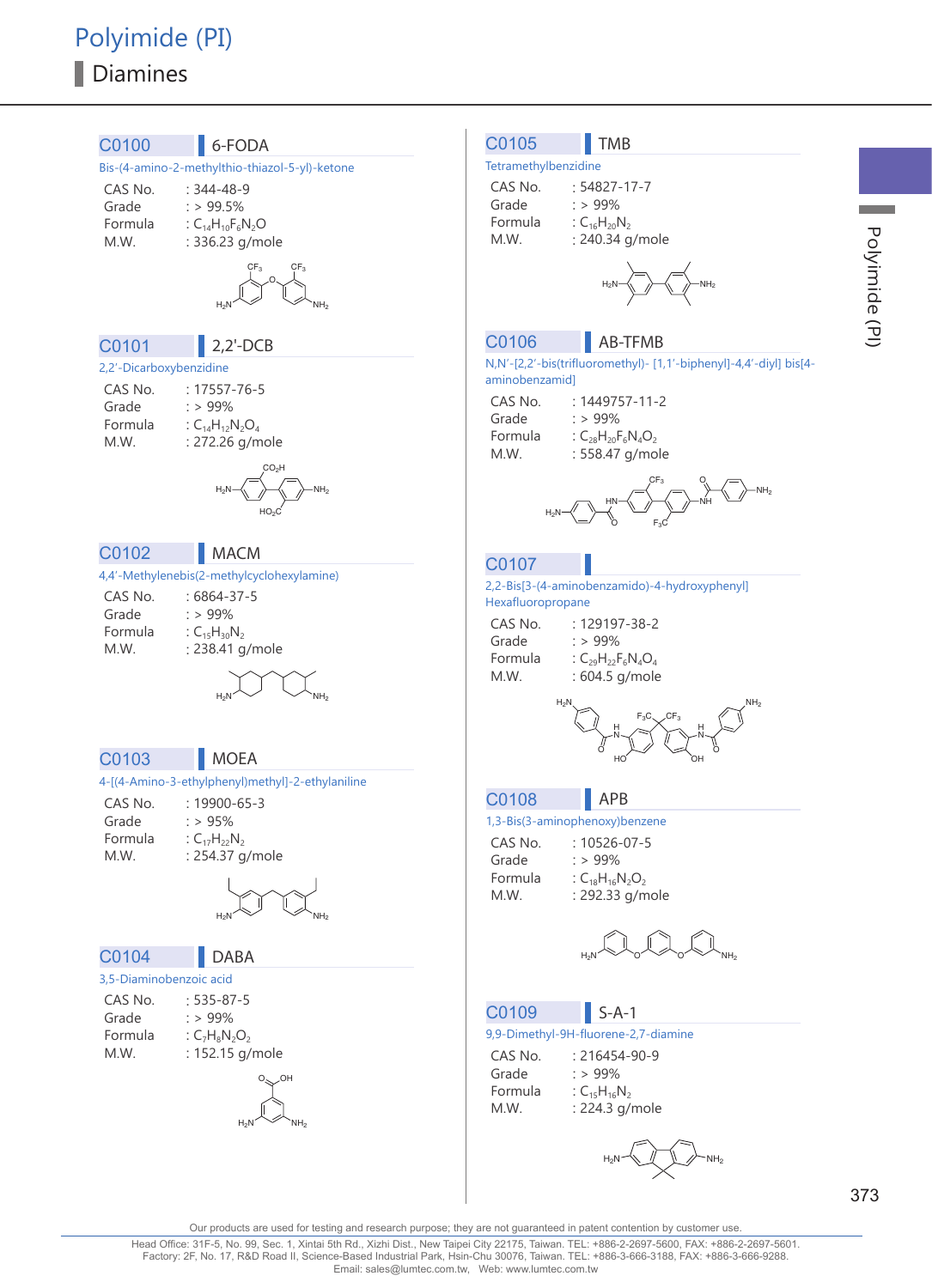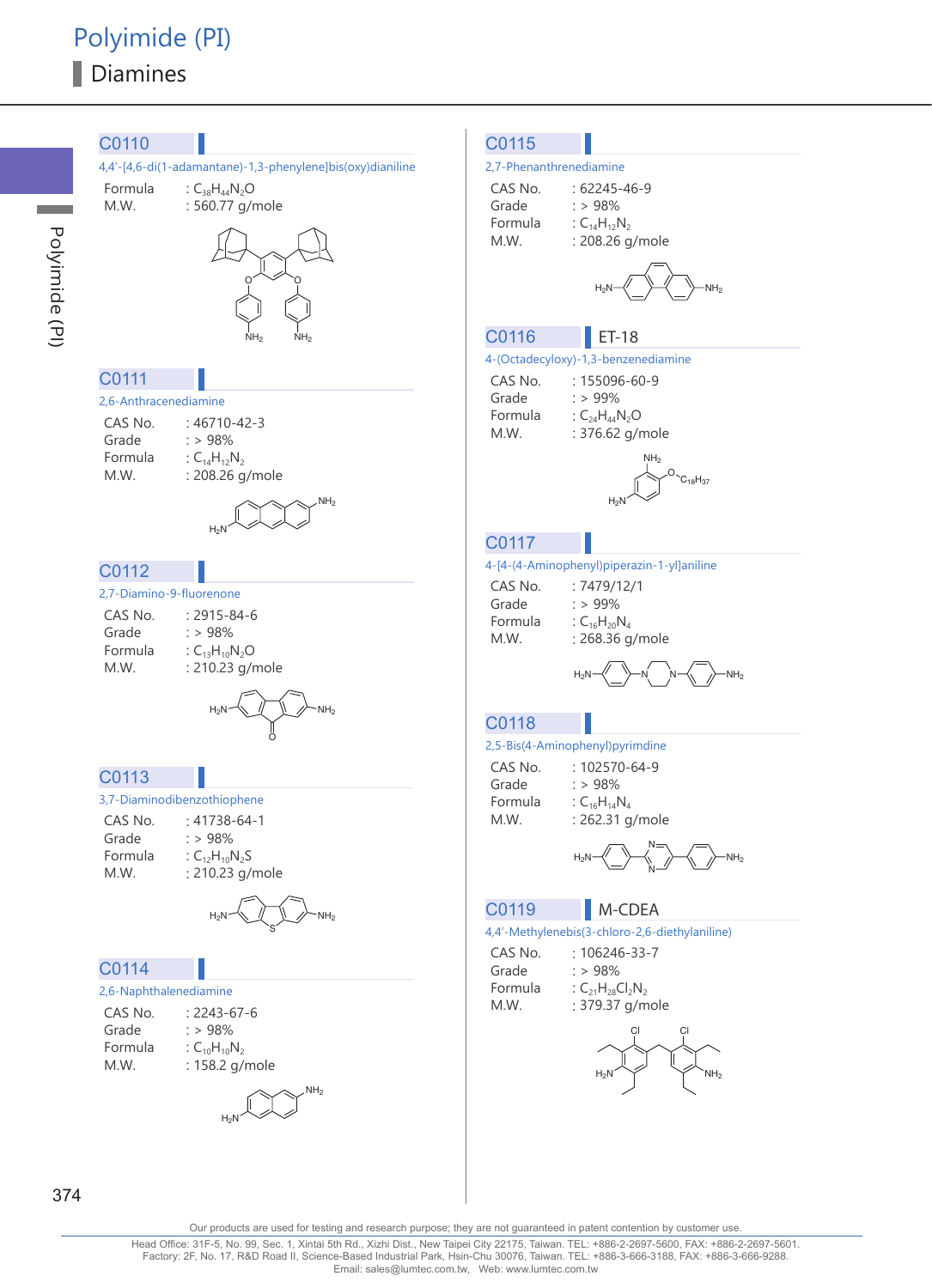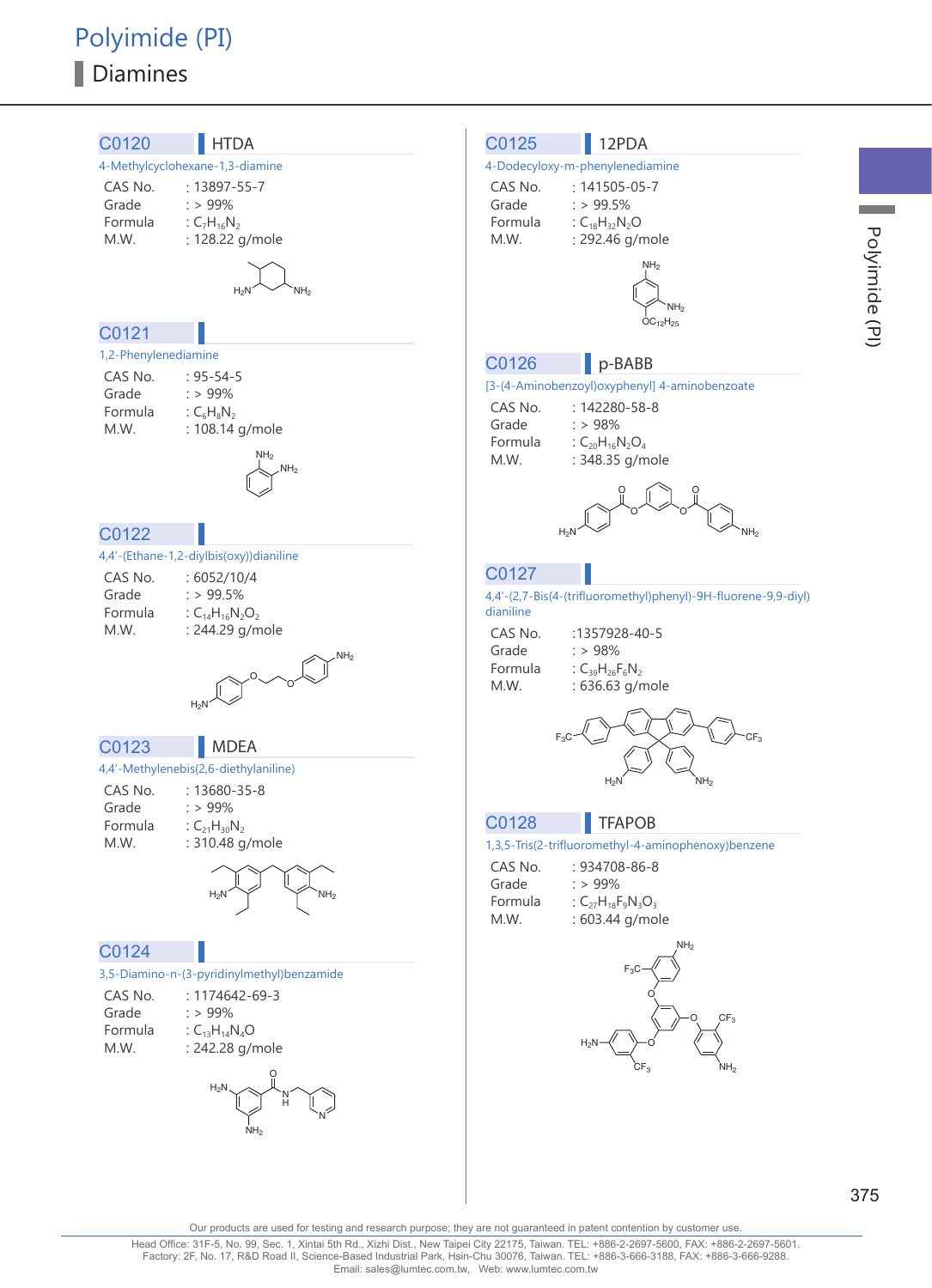Polyimide (PI)

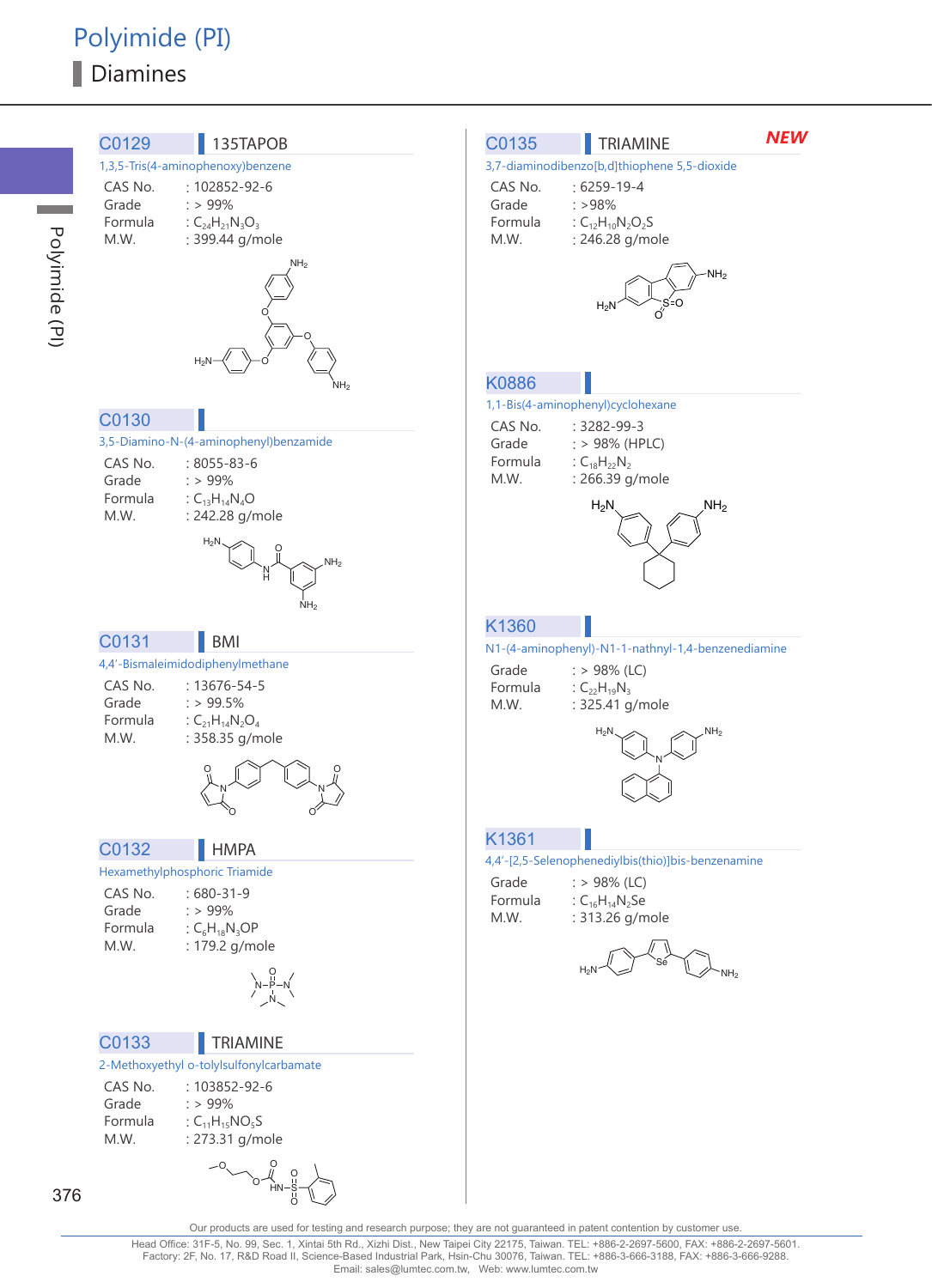

**Contract**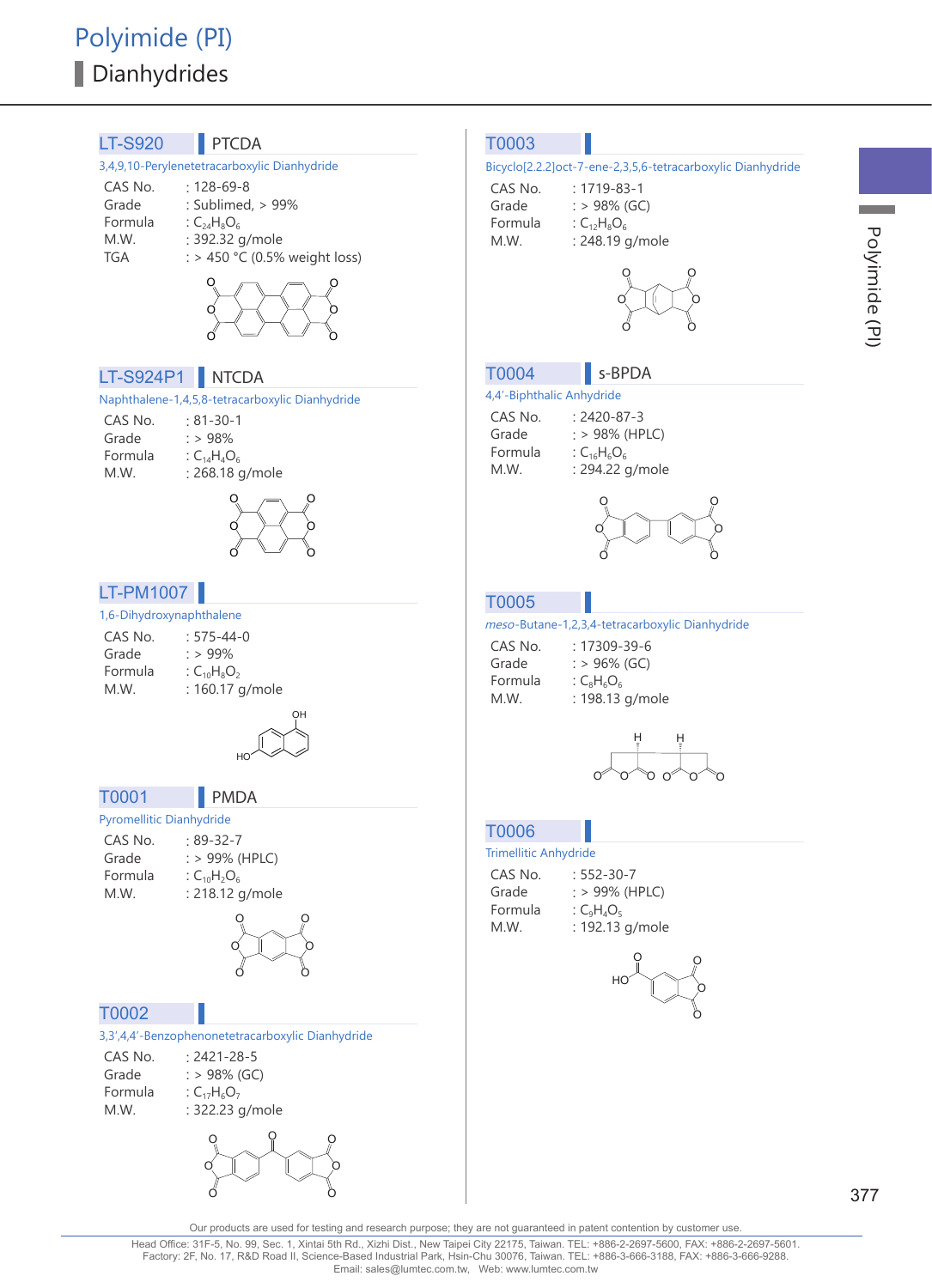

a a s

378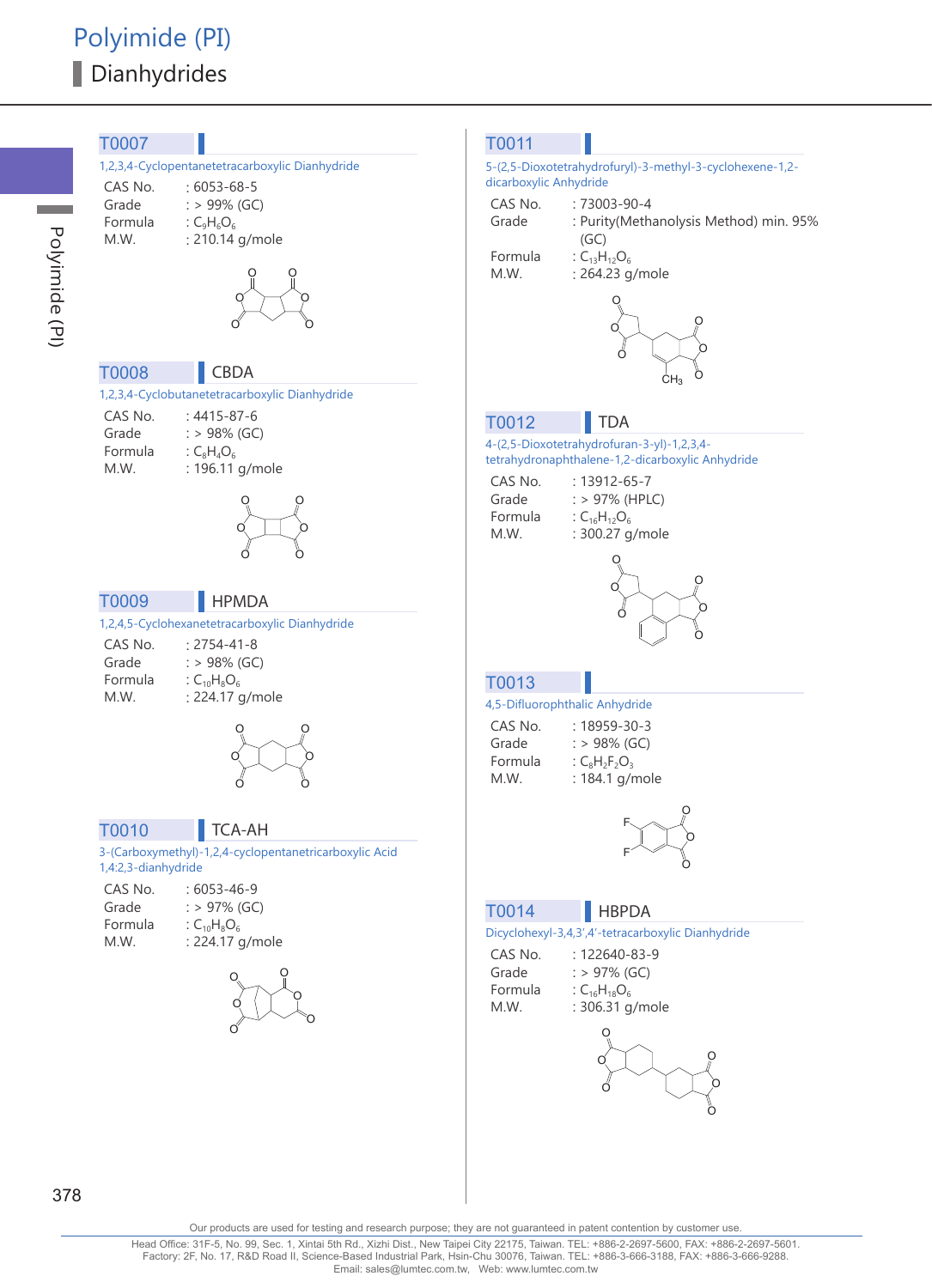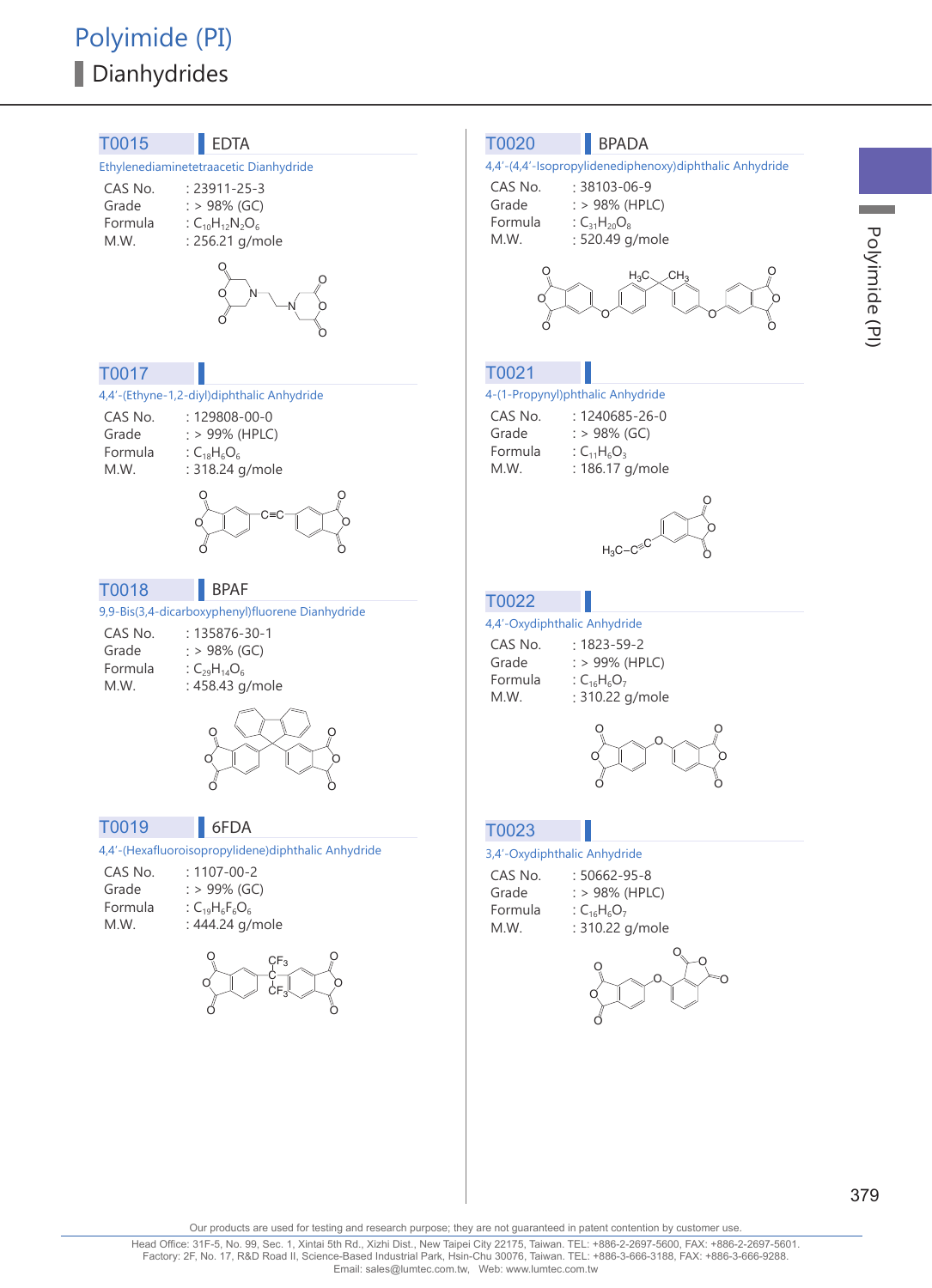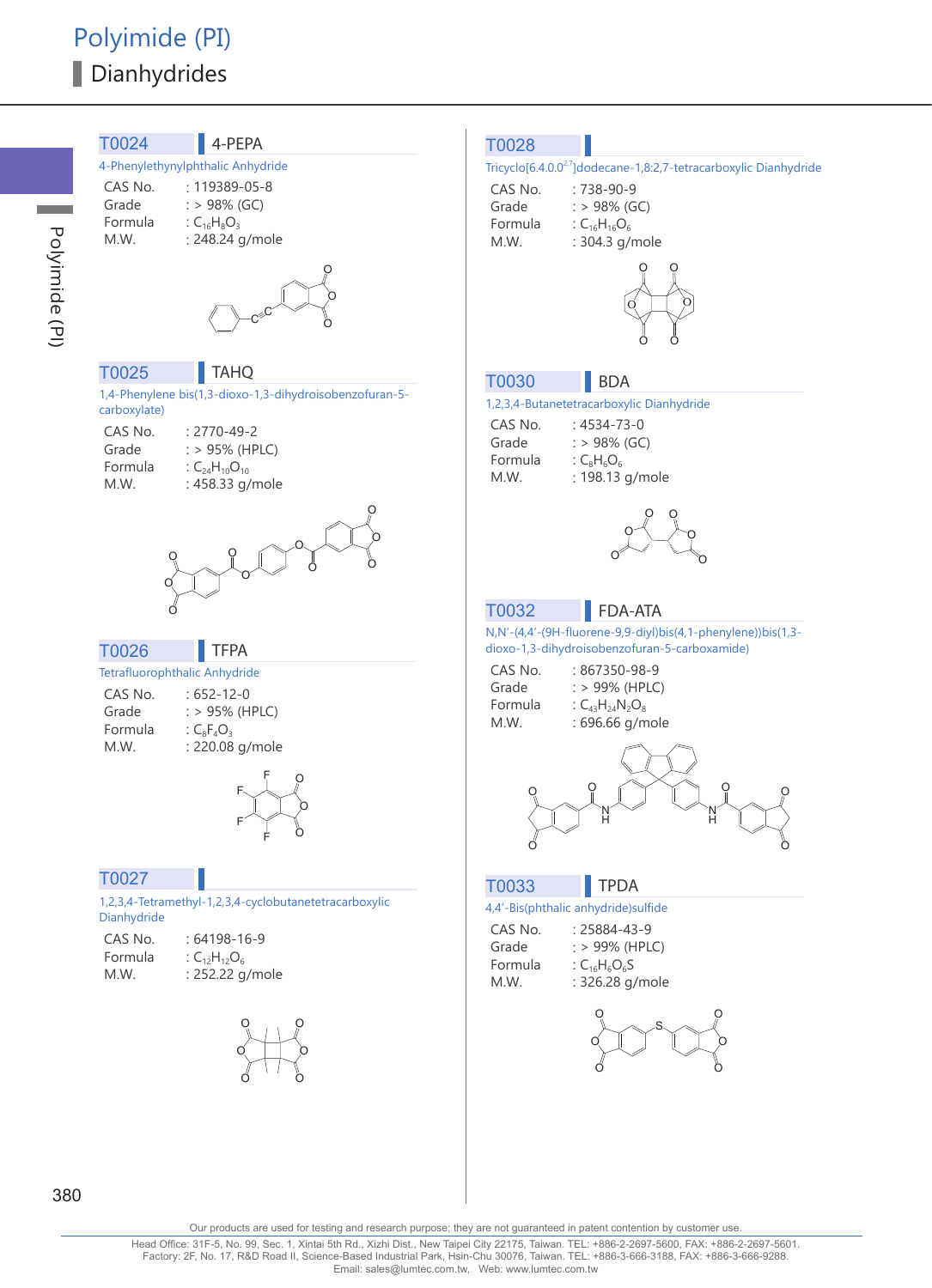

381<br>Polyinide (PI)

**Contract** 

Polyimide (PI)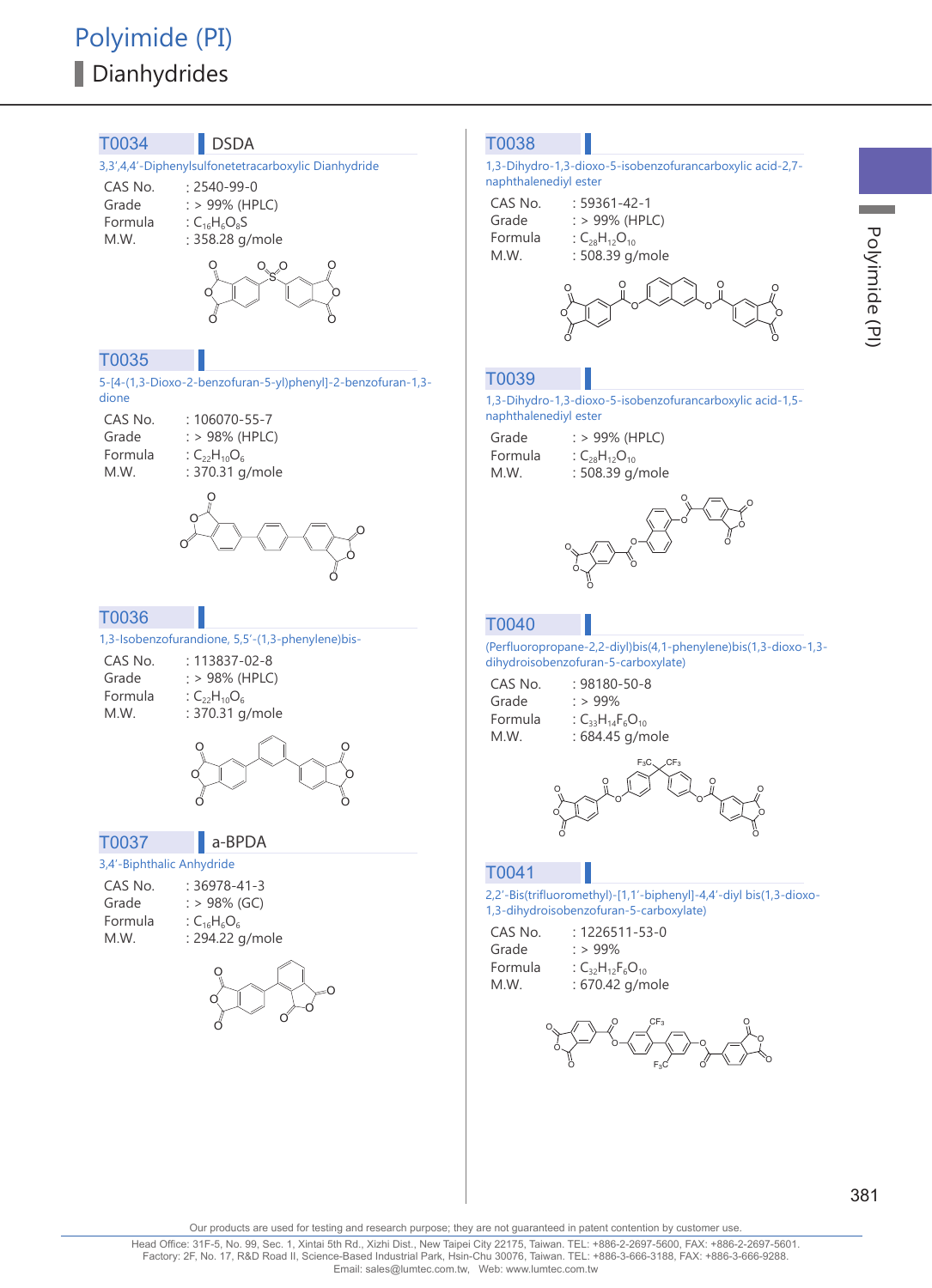